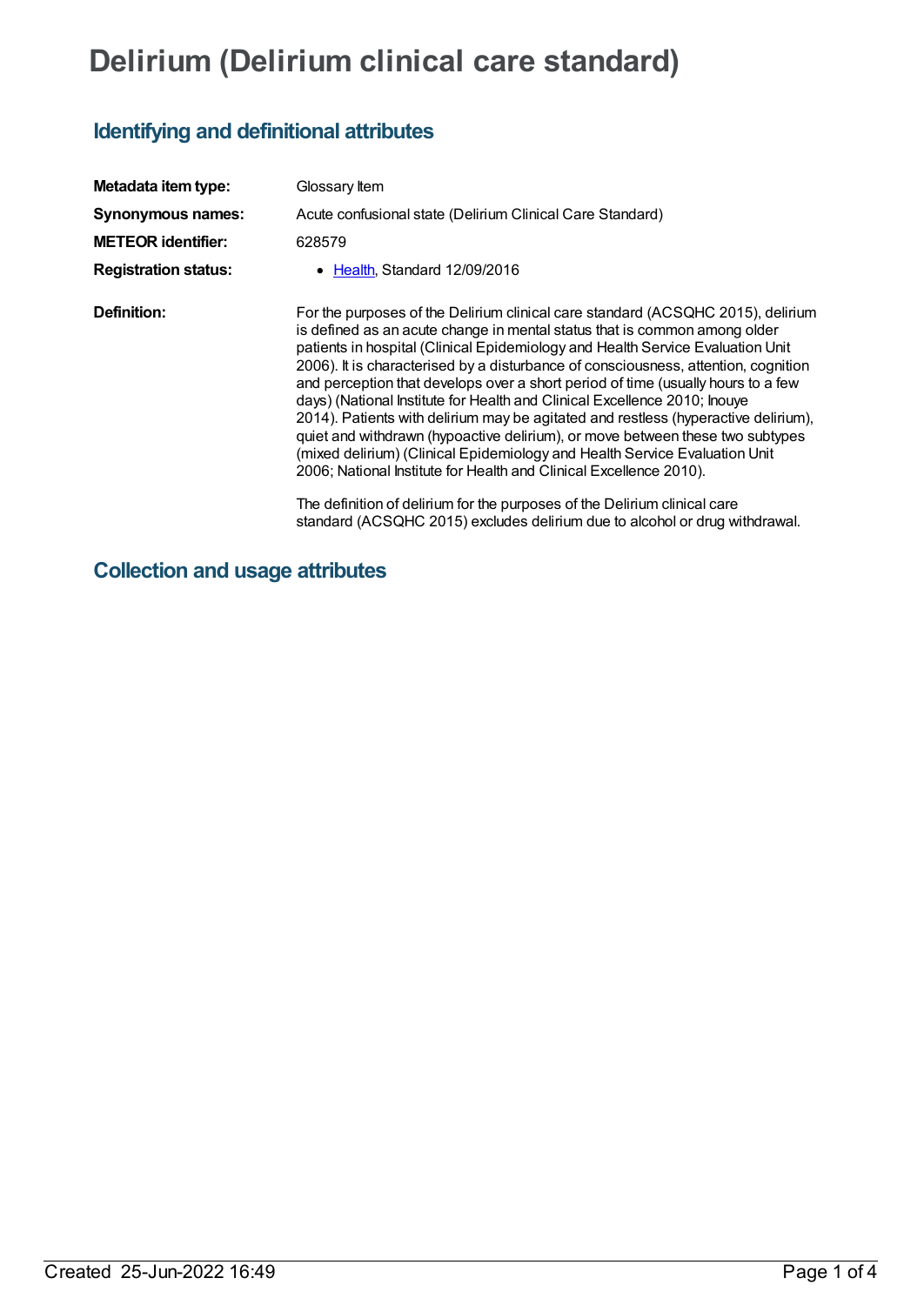**Guide for use:** For the purposes of the Indicator specification: delirium clinical care standard, delirium includes patients with an Episode of [care—principal](file:///content/588987) diagnosis, code (ICD-10-AM 9th edn) ANN{.N[N]} or Episode of [care—additional](file:///content/588981) diagnosis, code (ICD-10-AM 9th edn) ANN{.N[N]} of one of the following:

- F05.0 Delirium not superimposed on dementia, so described
- F05.1 Delirium superimposed on dementia
- F05.8 Other delirium (includes delirium of mixed origin)
- F05.9 Delirium, unspecified.

It excludes delirium due to alcohol or drug withdrawal. That is, where Episode of [care—principal](file:///content/588981) diagnosis, code (ICD-10-AM 9th edn) ANN{.N[N]} or Episode of care—additional diagnosis, code (ICD-10-AM 9th edn) ANN{.N[N]} is one of the following [\[1\]](#page-1-0):

- <span id="page-1-1"></span>F10.4 Mental and behavioural disorders due to use of alcohol, withdrawal state with delirium (delirium tremens)
- F11.4 Mental and behavioural disorders due to use of opioids, withdrawal state with delirium
- F12.4 Mental and behavioural disorders due to use of cannabinoids, withdrawal state with delirium
- F13.4x Mental and behavioural disorders due to use of sedatives or hypnotics, withdrawal state with delirium
- F14.4 Mental and behavioural disorders due to use of cocaine, withdrawal state with delirium
- F15.4x Mental and behavioural disorders due to use of other stimulants, including caffeine, withdrawal state with delirium
- F16.4x Mental and behavioural disorders due to use of hallucinogens, withdrawal state with delirium
- F17.4 Mental and behavioural disorders due to use of tobacco, withdrawal state with delirium
- F18.4 Mental and behavioural disorders due to use of volatile solvents, withdrawal state with delirium
- F19.4 Mental and behavioural disorders due to use of multiple drug use and use of other psychoactive substances, withdrawal state with delirium.

<span id="page-1-0"></span>[\[1\]](#page-1-1) Where 'x' indicates that all fifth character codes following the three-digit rubric and fourth character are included in the definition.

## **Source and reference attributes**

| <b>Submitting organisation:</b><br><b>Reference documents:</b> | Australian Commission on Safety and Quality in Health Care<br>ACSQHC (Australian Commission on Safety and Quality in Health Care) 2015.<br>Delirium clinical care standard. Sydney: ACSQHC.                                                                                                                                                                       |
|----------------------------------------------------------------|-------------------------------------------------------------------------------------------------------------------------------------------------------------------------------------------------------------------------------------------------------------------------------------------------------------------------------------------------------------------|
|                                                                | Clinical Epidemiology and Health Service Evaluation Unit 2006. Clinical practice<br>guidelines for the management of delirium in older people. Melbourne: Victorian<br>Government Department of Human Services on behalf of AHMAC. Viewed 5 May<br>2016, http://www.docs.health.vic.gov.au/docs/doc/<br>A9F4D074829CD75ACA25785200120044/\$FILE/delirium-cpg.pdf. |
|                                                                | Inouye S, Westendorp R & Saczynski J 2014. Delirium in elderly people. The<br>Lancet 383(9920):911-22.                                                                                                                                                                                                                                                            |
|                                                                | National Institute for Health and Clinical Excellence 2010. Delirium: diagnosis,<br>prevention and management; Clinical guideline 103. London: NICE.                                                                                                                                                                                                              |
| <b>Relational attributes</b>                                   |                                                                                                                                                                                                                                                                                                                                                                   |
| Metadata items which use<br>this glossary item:                | Clinical care standard indicators: delirium<br>Health. Standard 12/09/2016<br>٠                                                                                                                                                                                                                                                                                   |

Delirium clinical care standard indicators: 1a-Evidence of local [arrangements](https://meteor.aihw.gov.au/content/627955) for cognitive screening of patients presenting to hospital with one or more key risk factors for delirium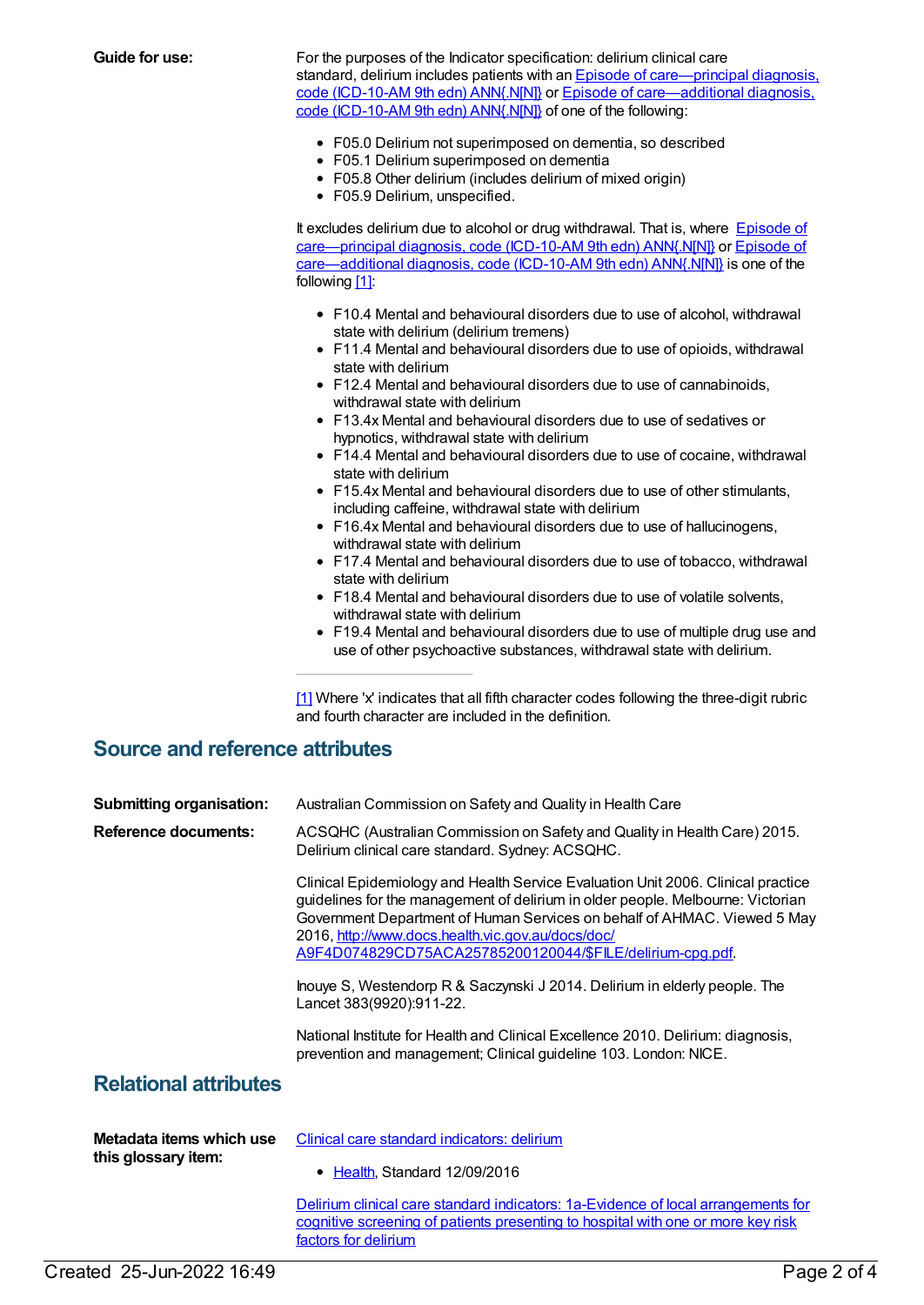[Health](https://meteor.aihw.gov.au/RegistrationAuthority/12), Standard 12/09/2016

Delirium clinical care standard indicators: [1b-Proportion](https://meteor.aihw.gov.au/content/613168) of older patients undergoing cognitive screening within 24 hours of admission to hospital using a validated test

● [Health](https://meteor.aihw.gov.au/RegistrationAuthority/12), Standard 12/09/2016

Delirium clinical care standard indicators: [2a-Evidence](https://meteor.aihw.gov.au/content/627951) of training sessions undertaken by staff in the use of a validated diagnostic tool for delirium

[Health](https://meteor.aihw.gov.au/RegistrationAuthority/12), Standard 12/09/2016

Delirium clinical care standard indicators: [2b-Proportion](https://meteor.aihw.gov.au/content/627938) of patients who screen positive for cognitive impairment at admission who are assessed for delirium using a validated diagnostic tool

[Health](https://meteor.aihw.gov.au/RegistrationAuthority/12), Standard 12/09/2016

Delirium clinical care standard [indicators:](https://meteor.aihw.gov.au/content/628062) 2c-Rate of delirium among acute admitted patients

• [Health](https://meteor.aihw.gov.au/RegistrationAuthority/12), Standard 12/09/2016

Delirium clinical care standard [indicators:](https://meteor.aihw.gov.au/content/628080) 2d-Rate of delirium among acute admitted patients with onset during the hospital stay

• [Health](https://meteor.aihw.gov.au/RegistrationAuthority/12), Standard 12/09/2016

Delirium clinical care standard indicators: 3a-Evidence of local [arrangements](https://meteor.aihw.gov.au/content/628086) for implementing interventions to prevent delirium for at risk patients

• [Health](https://meteor.aihw.gov.au/RegistrationAuthority/12), Standard 12/09/2016

Delirium clinical care standard indicators: [4a-Proportion](https://meteor.aihw.gov.au/content/628103) of patients with delirium who have a comprehensive assessment to investigate cause(s) of delirium

• [Health](https://meteor.aihw.gov.au/RegistrationAuthority/12), Standard 12/09/2016

Delirium clinical care standard indicators: [4b-Proportion](https://meteor.aihw.gov.au/content/628100) of patients with delirium who receive a set of interventions to treat the causes of delirium, based on a comprehensive assessment

• [Health](https://meteor.aihw.gov.au/RegistrationAuthority/12), Standard 12/09/2016

Delirium clinical care standard indicators: 5a-Evidence of local [arrangements](https://meteor.aihw.gov.au/content/628096) for patients with delirium to be assessed for risk of falls and pressure injuries

[Health](https://meteor.aihw.gov.au/RegistrationAuthority/12), Standard 12/09/2016

Delirium clinical care standard indicators: [5b-Proportion](https://meteor.aihw.gov.au/content/628106) of patients with delirium assessed for risk of falls and pressure injuries

[Health](https://meteor.aihw.gov.au/RegistrationAuthority/12), Standard 12/09/2016

Delirium clinical care standard indicators: [5c-Proportion](https://meteor.aihw.gov.au/content/628108) of patients with delirium who have had a fall or a pressure injury during their hospital stay

[Health](https://meteor.aihw.gov.au/RegistrationAuthority/12), Standard 12/09/2016

Delirium clinical care standard indicators: 6a-Evidence of local [arrangements](https://meteor.aihw.gov.au/content/628098) to ensure that patients with delirium are not routinely prescribed antipsychotic medicines

[Health](https://meteor.aihw.gov.au/RegistrationAuthority/12), Standard 12/09/2016

Delirium clinical care standard indicators: [6b-Proportion](https://meteor.aihw.gov.au/content/628110) of patients with delirium prescribed antipsychotic medicines in hospital

[Health](https://meteor.aihw.gov.au/RegistrationAuthority/12), Standard 12/09/2016

Delirium clinical care standard indicators: [7a-Proportion](https://meteor.aihw.gov.au/content/628112) of patients with current or resolved delirium who have an individualised care plan